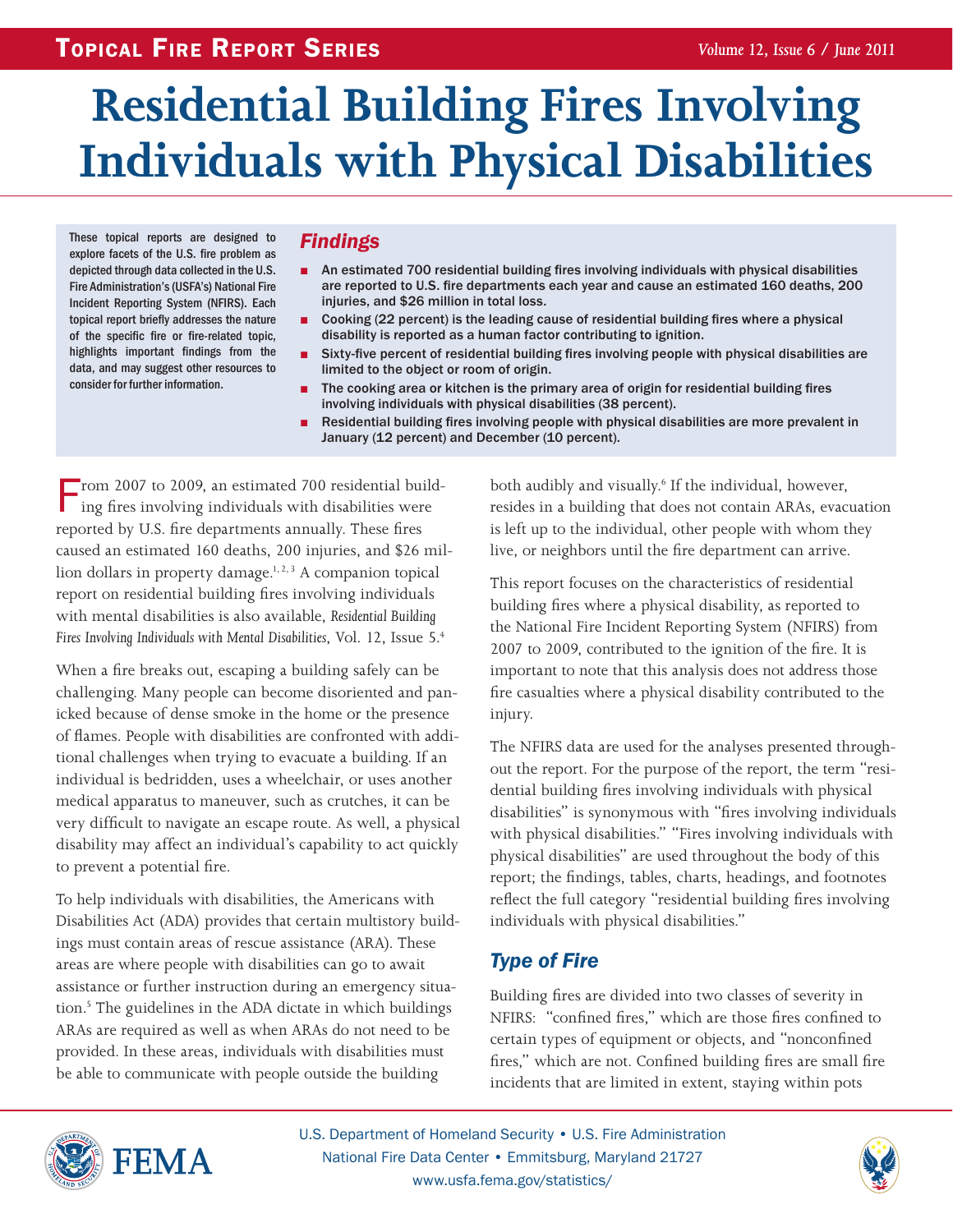or fireplaces or certain other noncombustible containers.<sup>7</sup> Confined fires rarely result in serious injury or large content losses, and are expected to have no significant accompanying property losses due to flame damage.<sup>8</sup>

Nonconfined fires account for 84 percent of fires involving individuals with physical disabilities (Table 1). Cooking fires account for 92 percent of the confined fires.

#### **Table 1. Residential Building Fires Involving Individuals with Physical Disabilities by Type of Incident (2007–2009)**

| <b>Incident Type</b>                                     | <b>Percent of Fires</b> |  |
|----------------------------------------------------------|-------------------------|--|
| Nonconfined fires                                        | 84.0                    |  |
| <b>Building fires</b>                                    | 76.9                    |  |
| Fire in mobile home used as a fixed residence            | 6.7                     |  |
| 0.6<br>Fires in structures other than a building         |                         |  |
| Fire in motor home, camper, recreational vehicle<br>0.3  |                         |  |
| Fire in mobile property used as a fixed structure, other | 0.1                     |  |
| Confined fires<br>16.0                                   |                         |  |
| Cooking fire, confined to container                      | 14.7                    |  |
| Trash or rubbish fire, contained<br>0.8                  |                         |  |
| Chimney or flue fire, confined to chimney or flue<br>0.4 |                         |  |
| Total<br>100.0                                           |                         |  |

Source: NFIRS 5.0.

Notes: 1) Total may not add to 100 percent due to rounding.

2) Prior to 2008, fires in structures other than a building are included, as previous analyses have shown that fires coded as structures other than a building were often building fires and the codes used interchangeably.

NFIRS allows abbreviated reporting for confined fires and many reporting details of these fires are not required nor reported. In the case of confined fires involving individuals with physical disabilities, however, many of the details of these fires are included. The subsequent analysis in this report, therefore, includes all fires involving individuals with physical disabilities and does not distinguish between confined and nonconfined fires.

#### *Type of Property*

Residential buildings are divided into three major property types: one- and two-family buildings, multifamily buildings, and other. One- and two-family residential buildings

include detached single-family residences, manufactured homes, mobile homes not in transit, and duplexes. Multifamily residential buildings include apartments, condos, and townhouses. Other residential buildings include all other types of residential buildings, such as hotels or motels, long-term care facilities, dormitories, and sorority or fraternity housing.

One- and two-family residential buildings account for the largest portion (63 percent) of residential fires involving individuals with physical disabilities as reported by NFIRS (Table 2). Multifamily buildings were involved in 30 percent of fires involving people with physical disabilities.

### **Table 2. Residential Building Fires Involving Individuals with Physical Disabilities by Property Type (2007–2009)**

| <b>Percent of Fires</b> |
|-------------------------|
| 63.0                    |
| 30.1                    |
| 6.9                     |
| 100.0                   |
|                         |

Source: NEIRS 5.0.

#### *Loss Measures*

Table 3 presents losses, averaged over this 3-year period, of reported residential fires where "physically disabled" was identified as a human factor contributing to the ignition of

the fire.<sup>9</sup> While fires involving individuals with physical disabilities are similar in the dollar loss per fire to fires involving individuals with mental disabilities, they are much more injurious. (See *Residential Building Fires Involving Individuals with Mental Disabilities*, Vol. 12, Issue 5.)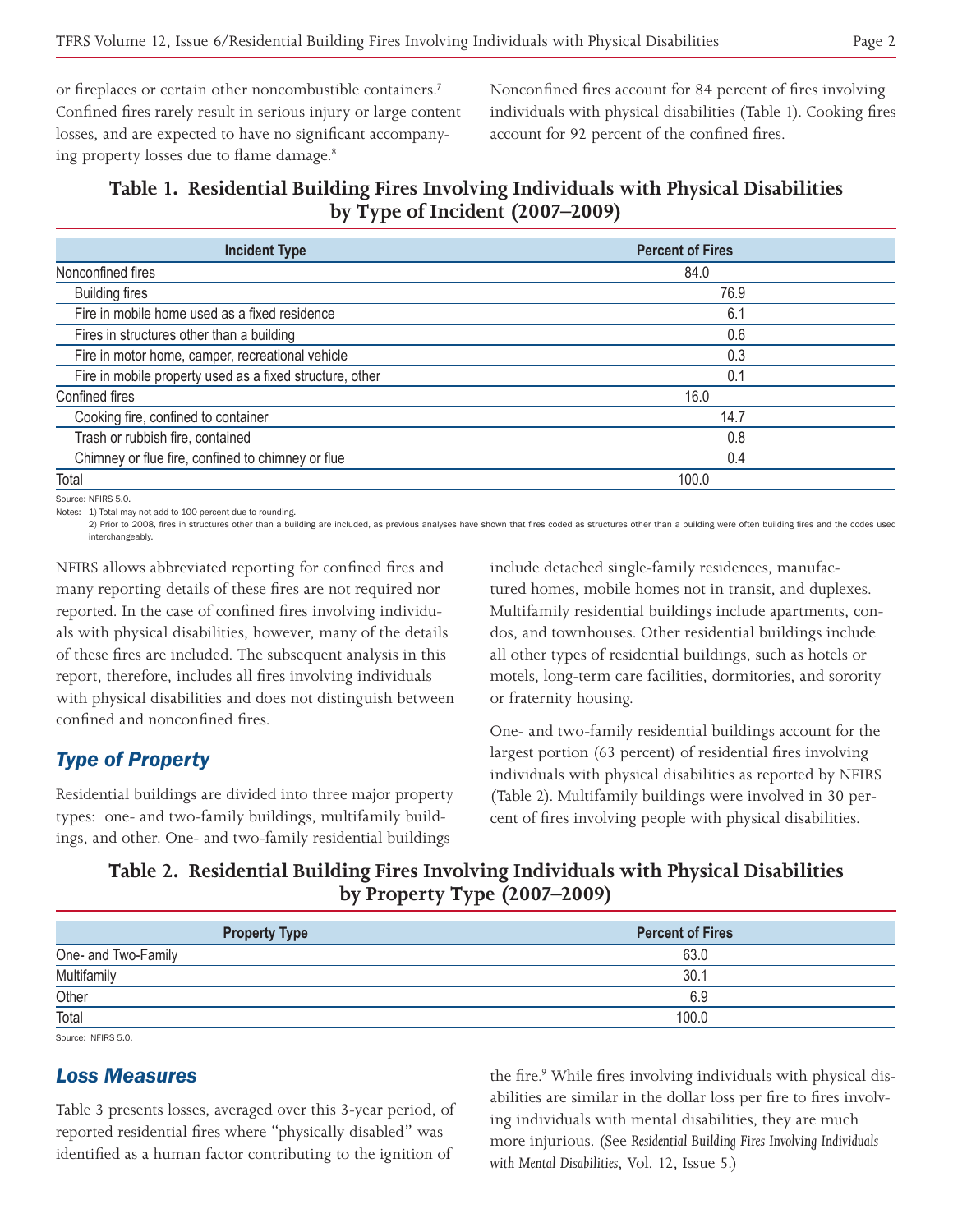#### **Table 3. Loss Measures for Residential Building Fires Involving Individuals with Physical Disabilities (3-year average, 2007–2009)**

| <b>Measure</b>         | <b>Loss for Fires</b> |
|------------------------|-----------------------|
| <b>Average Loss:</b>   |                       |
| Fatalities/1,000 fires | 188.2                 |
| Injuries/1,000 fires   | 232.9                 |
| Dollar loss/fire       | \$32,060              |

Source: NFIRS 5.0.

1) Average loss for fatalities and injuries is computed per 1,000 fires; average dollar loss is computed per fire and is rounded to the nearest \$10. 2) Dollar loss is converted to \$2009.

# *When Residential Building Fires Involving Individuals with Physical Disabilities Occur*

As shown in Figure 1, fires involving individuals with physical disabilities show a tendency to occur more frequently in the late afternoon to early evening hours. Cooking fires,

the leading cause of fires involving individuals with physical disabilities (Figure 3), are typically prevalent during this time. Between 2007 and 2009, reported residential fires that involved people with physical disabilities peaked between 5 and 6 p.m., with a second peak between 7 and 8 p.m. Fire incidence was at its lowest during the early and midmorning hours between 3 and 8 a.m.<sup>10</sup>

**Figure 1. Residential Building Fires Involving Individuals with Physical Disabilities by Time of Alarm (2007–2009)**



Source: NFIRS 5.0.

Figure 2 illustrates the residential building fire profile, by month, for fires involving individuals with physical disabilities. These fires peak in the winter months of December (10 percent) and January (12 percent). The increase in fires

during January is partially a result of cooking and smokingrelated fires. The lowest numbers of fire incidents occur in June and July.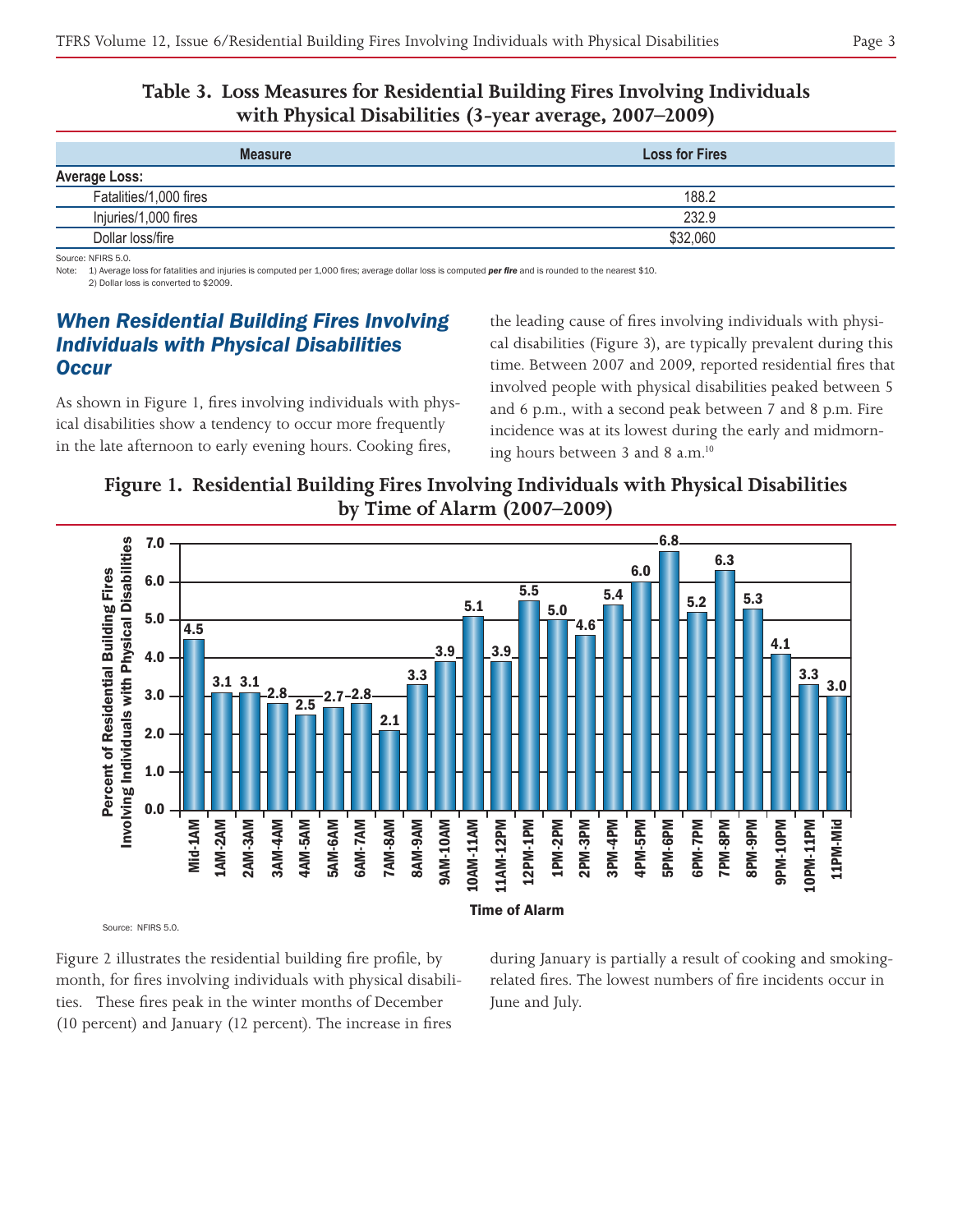



Source: NFIRS 5.0.

# *Causes of Residential Building Fires Involving Individuals with Physical Disabilities*

Forty-three percent of fires involving individuals with physical disabilities are the result of cooking fires (22 percent)

and smoking-related fires (21 percent) as shown in Figure 3. The next three leading causes of these fires combined account for an additional 32 percent: other unintentional, careless actions (12 percent), open flames (12 percent), and other heat (8 percent).<sup>11</sup>

#### **Figure 3. Residential Building Fires Involving Individuals with Physical Disabilities by Cause (2007–2009)**



Source: NFIRS 5.0.

Note: Causes are listed in order of the U.S. Fire Administration (USFA) Cause Hierarchy for ease of comparison of fire causes across different aspects of the fire problem. Fires are assigned to 1 of 16 cause groupings using a hierarchy of definitions, approximately as shown in the chart above. A fire is included in the highest category into which it fits. If it does not fit the top category, then the second one is considered, and if not that one, the third, and so on. For example, if the fire is judged to be intentionally set and a match was used to ignite it, it is classified as intentional and not open flame because intentional is higher in the hierarchy.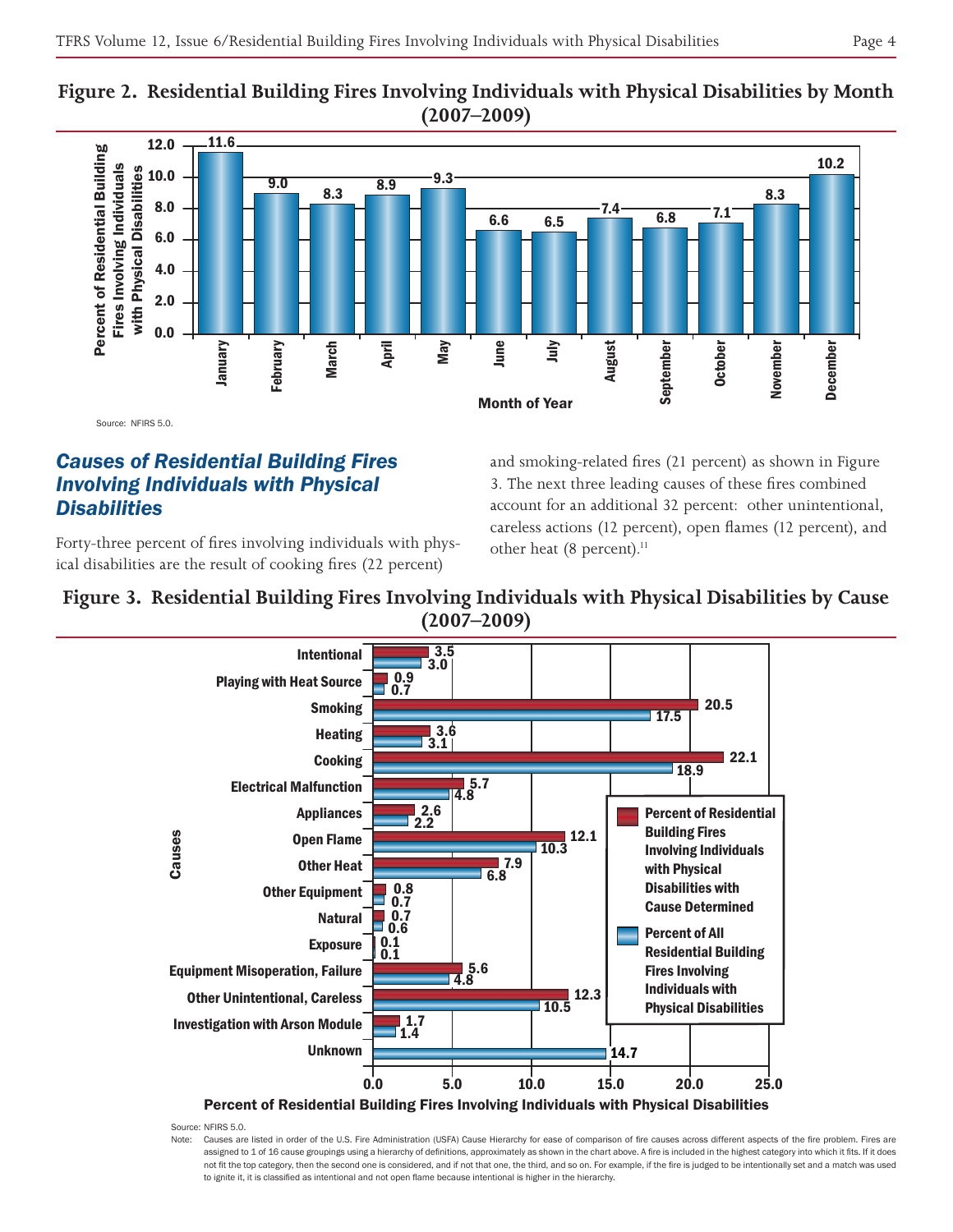# *Heat Source in Residential Building Fires Involving Individuals with Physical Disabilities*

Figure 4 shows sources of heat categories in fires involving individuals with physical disabilities. The "heat from powered equipment" category accounts for 42 percent of fires involving people with physical disabilities. Within this category, radiated or conducted heat from operating equipment accounts for 18 percent and heat from unspecified

powered equipment accounts for 14 percent of fires involving individuals with physical disabilities.

The "heat from open flame or smoking materials" category accounts for 35 percent of all fires involving individuals with physical disabilities. Cigarettes account for 20 percent, and lighters, candles, and heat from other open flames account for 4 percent each.

The heat source was coded as "undetermined" in 19 percent of all fires involving people with physical disabilities.

#### **Figure 4. Heat Source for Residential Building Fires Involving Individuals with Physical Disabilities (2007–2009)**



Percent of Residential Building Fires Involving Individuals with Physical Disabilities

Source: NEIRS 5.0.

# *Fire Spread in Residential Building Fires Involving Individuals with Physical Disabilities*

Fires involving individuals with physical disabilities are largely confined to the room of origin (65 percent), either confined to the object of origin (34 percent), or spreading beyond the object but still confined to the room of origin

(31 percent). This is not surprising since the leading cause of fires involving people with physical disabilities is cooking; 96 percent of cooking fires are confined to the object or room of origin, the kitchen.

Ninety-six percent of fires involving people with physical disabilities never extend beyond the building of origin (Figure 5).

# **Figure 5. Extent of Residential Building Fire Spread in Fires Involving Individuals with Physical Disabilities (2007–2009)**

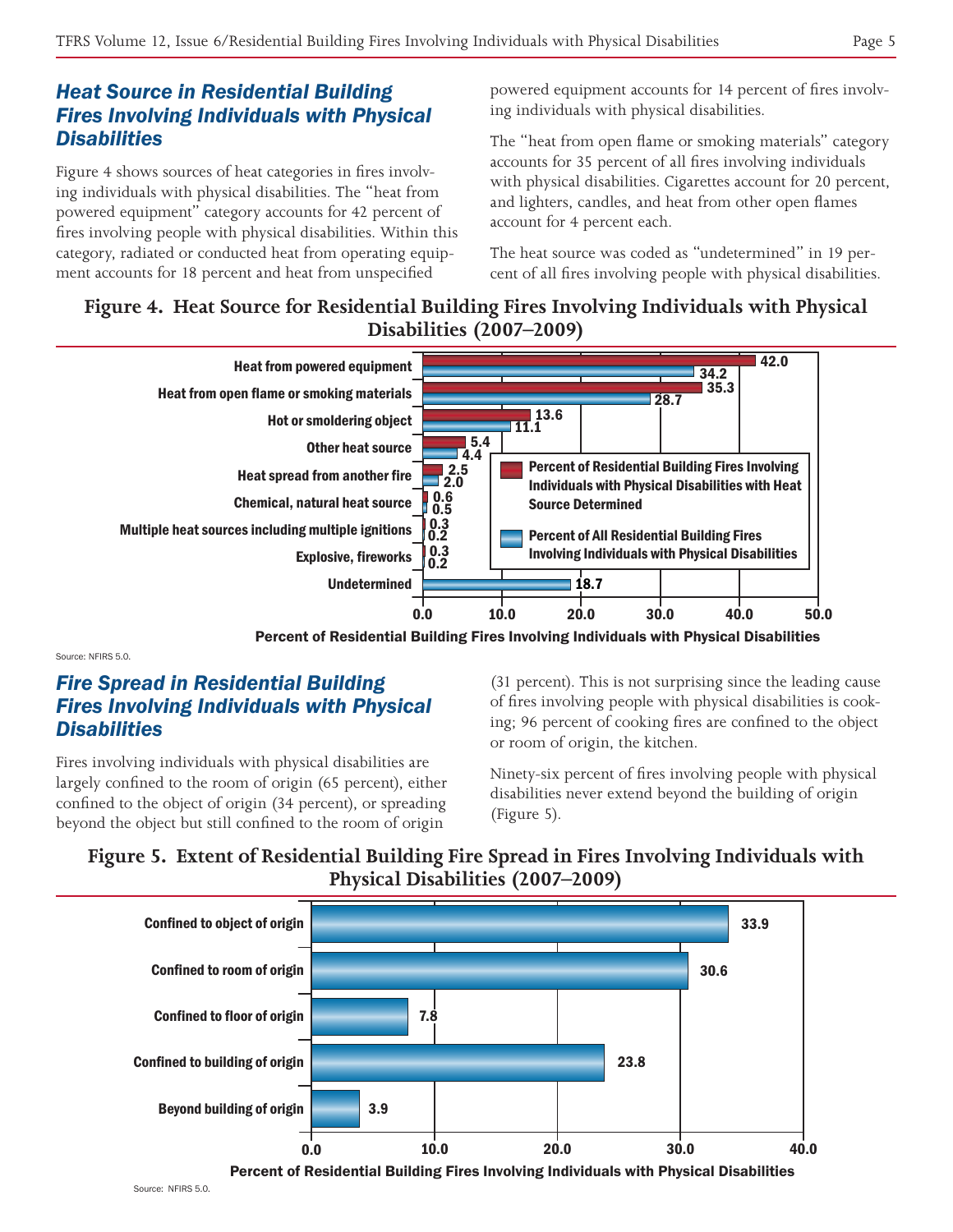### *Where Residential Building Fires Involving Individuals with Physical Disabilities Start (Area of Origin)*

As shown in Table 4, kitchens are the most common area of origin for fires involving individuals with physical

disabilities (38 percent). Bedrooms account for an additional 24 percent of the fires. The next three leading areas of origin account for an additional 24 percent: common rooms including dens, family rooms, living rooms, and lounges (14 percent), other functional areas (7 percent), and bathrooms, checkrooms, and lavatories (3 percent).

**Table 4. Leading Areas of Fire Origin in Residential Building Fires Involving Individuals with Physical Disabilities (2007–2009)**

| <b>Areas of Fire Origin</b>                        | <b>Percent of Fires (Unknowns Apportioned)</b> |
|----------------------------------------------------|------------------------------------------------|
| Cooking area, kitchen                              | 37.6                                           |
| Bedrooms                                           | 23.5                                           |
| Common room, den, family room, living room, lounge | 13.8                                           |
| Function areas, other                              | 6.9                                            |
| Bathroom, checkroom, lavatory                      |                                                |
| $\sim$ $\sim$ $\sim$ $\sim$ $\sim$                 |                                                |

Source: NFIRS 5.0.

#### *Factors Contributing to Ignition in Residential Building Fires Involving Individuals with Physical Disabilities*

Table 5 shows the categories of factors contributing to ignition in fires involving individuals with physical disabilities. By far, the leading category for fires involving people with physical disabilities is "misuse of material or product" (62 percent). Heat source too close to combustibles (24 percent of all fires involving individuals with physical disabilities), abandoned or discarded materials or products (17 percent), misuse of materials or products, other (16 percent) and playing with heat source (2 percent) account for the majority of fires in this category.

The "operational deficiency" category is the second most common contributing factor in fires involving individuals with physical disabilities (23 percent). Equipment unattended (11 percent), accidentally turned on, not turned off (4 percent), failure to clean (2 percent), and equipment not operated properly (2 percent) comprise the majority of fires in this category.

The third and fourth most common categories of factors contributing to the ignition of fires involving people with physical disabilities are "other factors contributing to ignition" (9 percent) and "electrical failure, malfunction" (8 percent).

### **Table 5. Factors Contributing to Ignition for Residential Building Fires Involving Individuals with Physical Disabilities by Major Category (Where Factors Contributing to Ignition Specified, 2007–2009)**

| <b>Factors Contributing to Ignition Category</b> | <b>Percent of Fires</b> |  |
|--------------------------------------------------|-------------------------|--|
| Misuse of material or product                    | 62.3                    |  |
| Operational deficiency                           | 22.7                    |  |
| Other factors contributing to ignition           | 9.3                     |  |
| Electrical failure, malfunction                  | 7.7                     |  |
| Mechanical failure, malfunction                  | 2.7                     |  |
| Fire spread or control                           | 1.8                     |  |
| Design, manufacture, installation deficiency     | 1.0                     |  |
| Natural condition                                | 0.4                     |  |

Source: NFIRS 5.0.

Notes: 1) Includes only incidents where factors that contributed to the ignition of the fire were specified.

2) Multiple factors contributing to fire ignition may be noted for each incident; total will exceed 100 percent.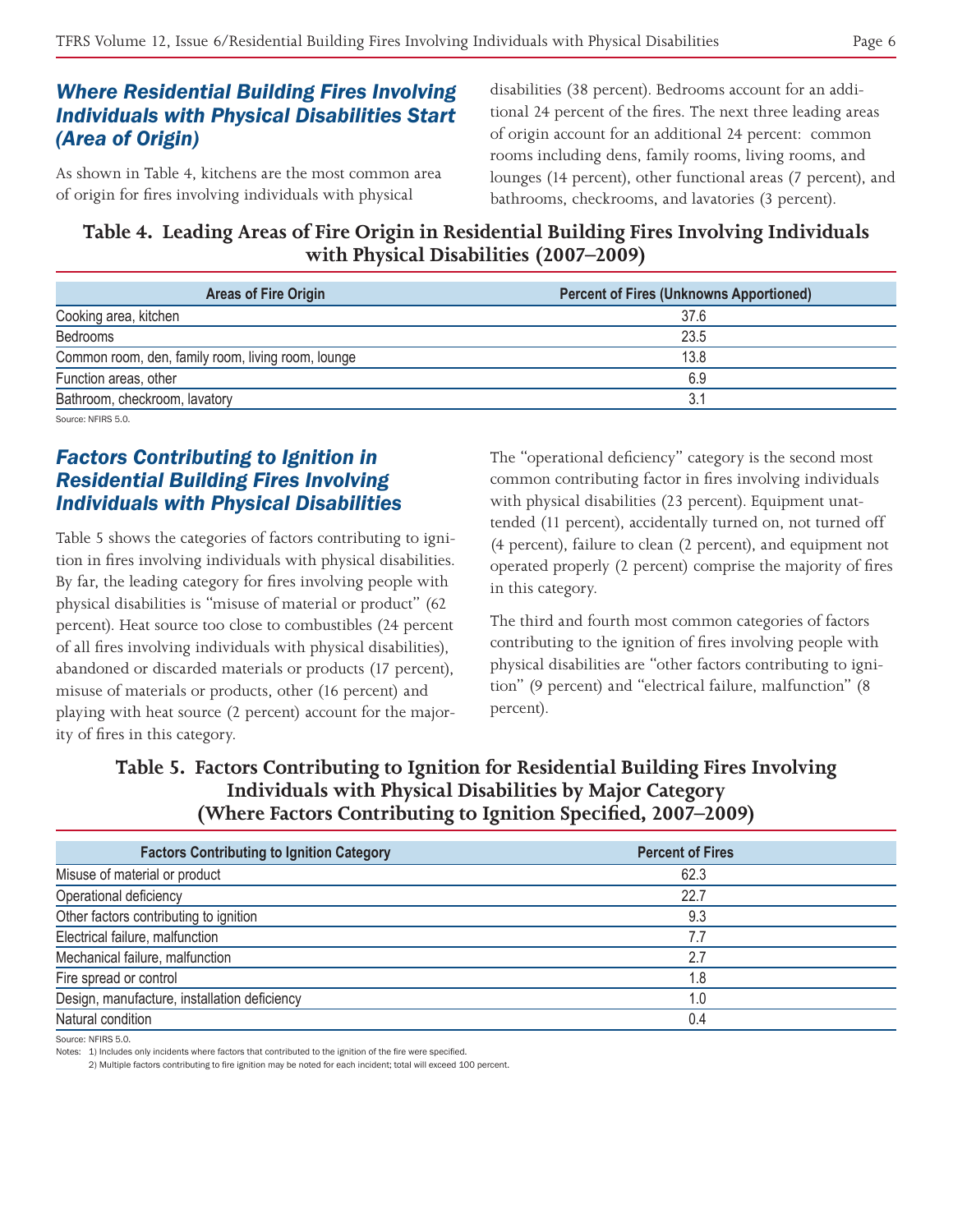### *Alerting/Suppression Systems in Residential Building Fires Involving Individuals with Physical Disabilities*

#### *Smoke Alarm Data*

Smoke alarm data presented in Tables 6 and 7 are the raw counts from the NFIRS data set and are not scaled to national estimates of smoke alarms in fires involving individuals with physical disabilities. In addition, NFIRS does not allow for the determination of the type of smoke alarm—that is, if the smoke alarm was photoelectric or ionization, or the location of the smoke alarm with respect to the area of fire origin.

Overall, smoke alarms were present in 51 percent of fires involving individuals with physical disabilities. In 17 percent of fires involving people with physical disabilities, there were no smoke alarms present and in 22 percent of fires, firefighters were unable to determine if a smoke alarm was present (Table 6).

### **Table 6. NFIRS Smoke Alarm Presence in Fires Involving Individuals with Physical Disabilities (NFIRS, 2007–2009)**

|                                 | <b>Fires</b> |                |
|---------------------------------|--------------|----------------|
| <b>Presence of Smoke Alarms</b> | <b>Count</b> | <b>Percent</b> |
| Present                         | 679          | 50.5           |
| None present                    | 229          | 17.0           |
| Undetermined                    | 289          | 21.5           |
| Null/Blank                      | 147          | 10.9           |
| <b>Total Incidents</b>          | 1,344        | 100.0          |

Source: NFIRS 5.0.

Notes: The data presented in this table are raw data counts from the NFIRS data set. They do not represent national estimates of smoke alarms in fires involving individuals with physical disabilities. They are presented for informational purposes. Total will not add to 100 percent due to rounding.

#### *Smoke Alarms in Occupied Housing*

Smoke alarms provide early warning in the event of a fire, giving occupants the opportunity to escape. Because the effectiveness of smoke alarms is measured by the building occupants' hearing and responding to the alarms, the analysis of effectiveness (or performance) of smoke alarms is thus limited to occupied housing.<sup>12</sup>

Smoke alarms were reported as present in 57 percent of fires involving individuals with physical disabilities in occupied housing (Table 7). Smoke alarms are known to have operated in 36 percent of fires involving people with physical disabilities in occupied housing and were known to be absent in 18 percent. Firefighters were unable to determine if a smoke alarm was present in another 24 percent of these fires.

When operational status is considered for fires involving individuals with physical disabilities in occupied housing, the percentage of smoke alarms reported as present (57 percent) consists of:

- smoke alarms present and operated—36 percent;
- present, but did not operate—11 percent (fire too small, 3 percent; alarm did not operate, 8 percent); and
- present, but operational status unknown—10 percent.

When the subset of incidents where smoke alarms were reported as present is analyzed separately, smoke alarms were reported to have operated in 63 percent of the incidents. The alarms did not operate, however, in 19 percent of the incidents (in 14 percent of the incidents, the alarm failed to operate; in 5 percent, the fire was too small to activate the alarm). The operational status of the alarm was undetermined in an additional 18 percent of the incidents.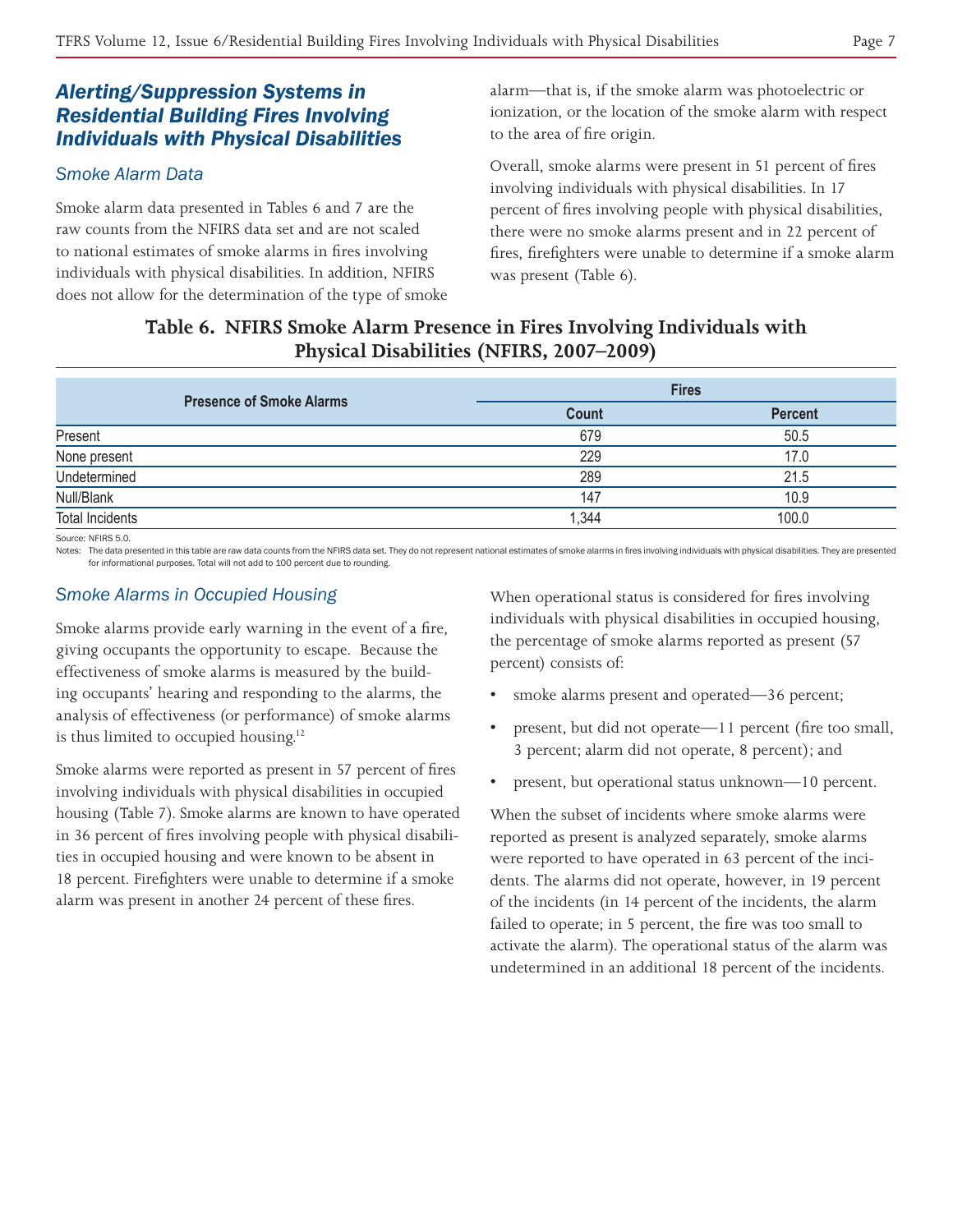#### **Table 7. NFIRS Smoke Alarm Data for Residential Building Fires Involving Individuals with Physical Disabilities in Occupied Housing (NFIRS, 2007–2009)**

| Presence of<br><b>Smoke Alarms</b> | <b>Smoke Alarm Operational Status</b>  | <b>Smoke Alarm Effectiveness</b>                           | Count | <b>Percent</b> |
|------------------------------------|----------------------------------------|------------------------------------------------------------|-------|----------------|
| Present                            | Fire too small to activate smoke alarm |                                                            | 33    | 2.9            |
|                                    | Smoke alarm operated                   | Smoke alarm alerted occupants, occupants responded         | 304   | 26.5           |
|                                    |                                        | Smoke alarm alerted occupants, occupants failed to respond | 51    | 4.4            |
|                                    |                                        | No occupants                                               | 6     | 0.5            |
|                                    |                                        | Smoke alarm failed to alert occupants                      | 13    | 1.1            |
|                                    |                                        | Undetermined                                               | 42    | 3.7            |
|                                    | Smoke alarm failed to operate          |                                                            | 91    | 7.9            |
|                                    | Undetermined                           |                                                            | 118   | 10.3           |
| None present                       |                                        |                                                            | 209   | 18.2           |
| Undetermined                       |                                        |                                                            | 280   | 24.4           |
| <b>Total Incidents</b>             |                                        |                                                            | 1,147 | 100.0          |

Source: NFIRS 5.0.

Notes: The data presented in this table are raw data counts from the NFIRS data set. They do not represent national estimates of smoke alarms in residential building fires involving individuals with physical disabilities. They are presented for informational purposes. Total will not add to 100 percent due to rounding.

#### *Automatic Extinguishment System Data*

Overall, full or partial automatic extinguishing systems (AESs), mainly sprinklers, were present in 8 percent of fires involving individuals with physical disabilities (Table 8). The small number of suppression equipment (sprinklers) in these fires is not unexpected as sprinklers are largely absent nationwide in residential buildings. Note that the data presented in Table 8 are the raw counts from the NFIRS data set and are not scaled to national estimates of AES in fires involving people with physical disabilities.

#### **Table 8. NFIRS Automatic Extinguishing System Presence in Residential Building Fires Involving Individuals with Physical Disabilities (2007–2009)**

| <b>Presence of Automatic Extinguishing Systems</b> | <b>Fires</b> |                |
|----------------------------------------------------|--------------|----------------|
|                                                    | <b>Count</b> | <b>Percent</b> |
| AES present                                        | 107          | 8.0            |
| Partial system present                             |              | 0.1            |
| AES not present                                    | 1,027        | 76.4           |
| Unknown                                            | 61           | 4.5            |
| Null/Blank                                         | 147          | 10.9           |
| <b>Total Incidents</b>                             | 1,344        | 100.0          |

Source: NFIRS 5.0.

Notes: The data presented in this table are raw data counts from the NFIRS data set. They do not represent national estimates of AESs in residential building fires involving individuals with physical disabilities. They are presented for informational purposes. Total will not add to 100 percent due to rounding.

# *NFIRS Data Specifications for Residential Building Fires Involving Individuals with Physical Disabilities*

Data for this report were extracted from the NFIRS annual Public Data Release (PDR) files for 2007, 2008, and 2009. Only version 5.0 data were extracted.

Residential building fires involving individuals with physical disabilities are defined as:

Aid Types 3 (mutual aid given) and 4 (automatic aid given) are excluded to avoid double counting of incidents.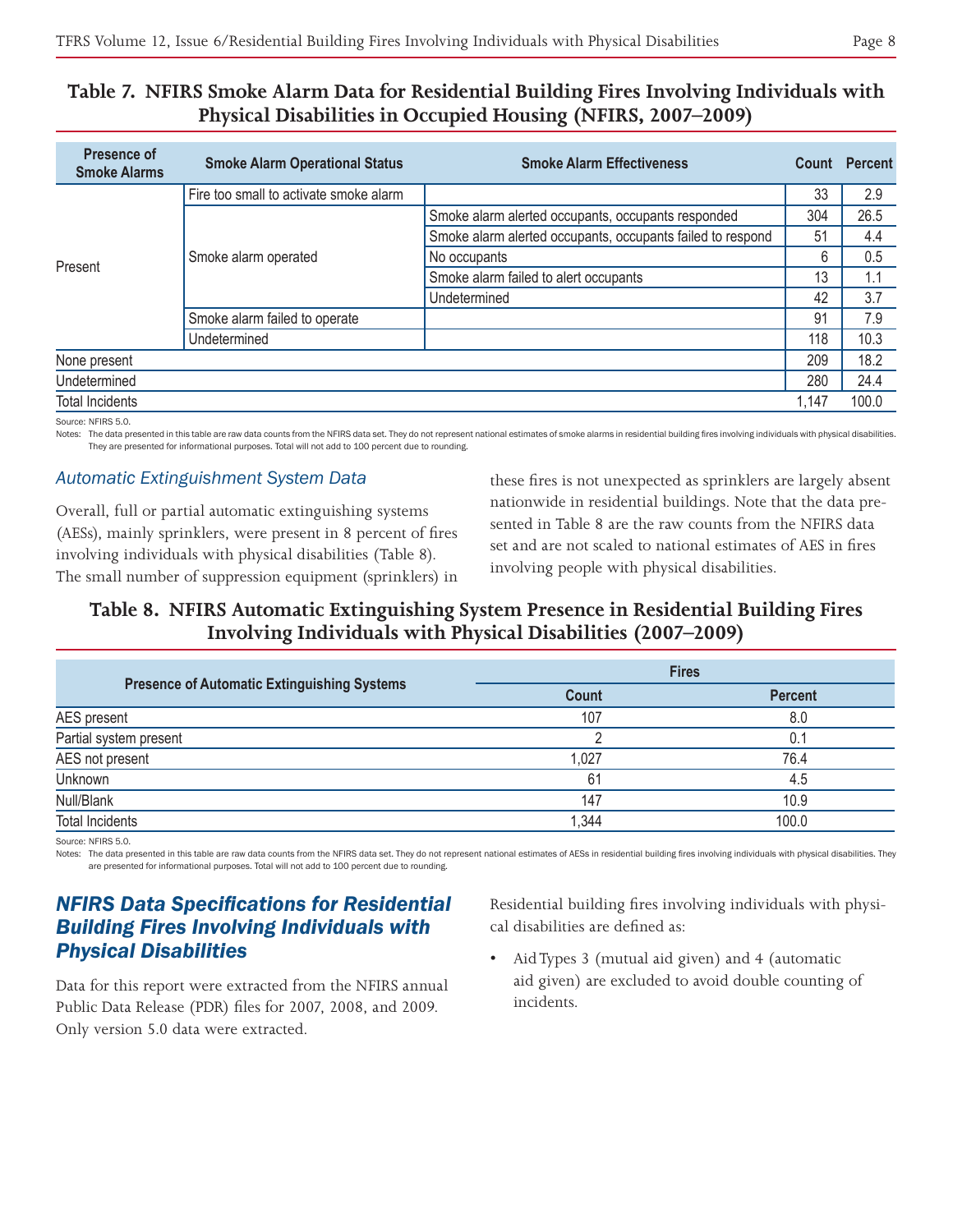Incident Types 111 to 123:

| <b>Incident</b><br><b>Type</b> | <b>Description</b>                                       |
|--------------------------------|----------------------------------------------------------|
| 111                            | <b>Building fire</b>                                     |
| 112                            | Fires in structure other than in a building              |
| 113                            | Cooking fire, confined to container                      |
| 114                            | Chimney or flue fire, confined to chimney or flue        |
| 115                            | Incinerator overload or malfunction, fire confined       |
| 116                            | Fuel burner/boiler malfunction, fire confined            |
| 117                            | Commercial compactor fire, confined to rubbish           |
| 118                            | Trash or rubbish fire, contained                         |
| 120                            | Fire in mobile property used as a fixed structure, other |
| 121                            | Fire in mobile home used as fixed residence              |
| 122                            | Fire in motor home, camper, recreational vehicle         |
| 123                            | Fire in portable building, fixed location                |

Incident Type 112 is included prior to 2008 as previous analyses have shown that Incident Types 111 and 112 were used interchangeably. As of 2008 and 2009, Incident Type 112 is excluded.

Note that Incident Types 113 to 118 do not specify if the structure is a building.

Property use 400-464 is included to specify residential buildings:

| <b>Property</b><br><b>Use</b> | <b>Description</b>                         |
|-------------------------------|--------------------------------------------|
| 400                           | Residential, other                         |
| 419                           | One- or two-family dwelling                |
| 429                           | Multifamily dwelling                       |
| 439                           | Boarding/Rooming house, residential hotels |
| 449                           | Hotel/Motel, commercial                    |
| 459                           | Residential board and care                 |
| 460                           | Dormitory-type residence, other            |
| 462                           | Sorority house, fraternity house           |
| 464                           | Barracks, dormitory                        |

#### *Notes:*

<sup>1</sup> National estimates are based on 2007–2009 native version 5.0 data from the National Fire Incident Reporting System (NFIRS), residential structure fire loss estimates from the National Fire Protection Association's (NFPA's) annual surveys of fire loss, and the U.S. Fire Administration's (USFA's) residential building fire loss estimates. Fires are rounded to the nearest 100, deaths to the nearest 5, injuries to the nearest 25, and loss to the nearest \$million.

<sup>2</sup> In NFIRS, version 5.0, a structure is a constructed item of which a building is one type. In previous versions of NFIRS, the term "residential structure" commonly referred to buildings where people live. To coincide with this concept, the definition of a residential structure fire for NFIRS 5.0 has, therefore, changed to include only those fires where the NFIRS 5.0 Structure Type is 1 or 2 (enclosed building and fixed portable or mobile structure) with a residential property use. Such fires are referred to as "residential buildings" to distinguish these buildings from other structures on residential properties that may include fences, sheds, and other uninhabitable structures. Confined fire incidents that have a residential property use, but do not have a structure type specified are presumed to be buildings. Nonconfined fire incidents without a structure type specified are considered to be invalid incidents (structure type is a required field) and are not included.

- **Structure Type:** 
	- For Incident Types 113–118:
		- 1—Enclosed building,
		- 2—Fixed portable or mobile structure, and
		- Structure Type not specified (null entry).
	- For Incident Types 111, 112, and 120–123:
		- 1—Enclosed building, and
		- 2—Fixed portable or mobile structure.
- Human Factor Contributing to Ignition Code 5 "physically disabled" was used to define fires involving individuals with physical disabilities.

The analyses contained in this report reflect the current methodologies used by the U.S. Fire Administration (USFA). The USFA is committed to providing the best and most current information on the United States fire problem, continually examining its data and methodology to fulfill this goal. Because of this commitment, data collection strategies and methodological changes are possible and do occur. As a result, analyses and estimates of the fire problem may change slightly over time. Previous analyses and estimates on specific issues (or similar issues) may have used different methodologies or data definitions and may not be directly comparable to the current ones.

#### **To request additional information or to comment on this report, visit http://www.usfa.fema.gov/applications/ feedback/index.jsp**